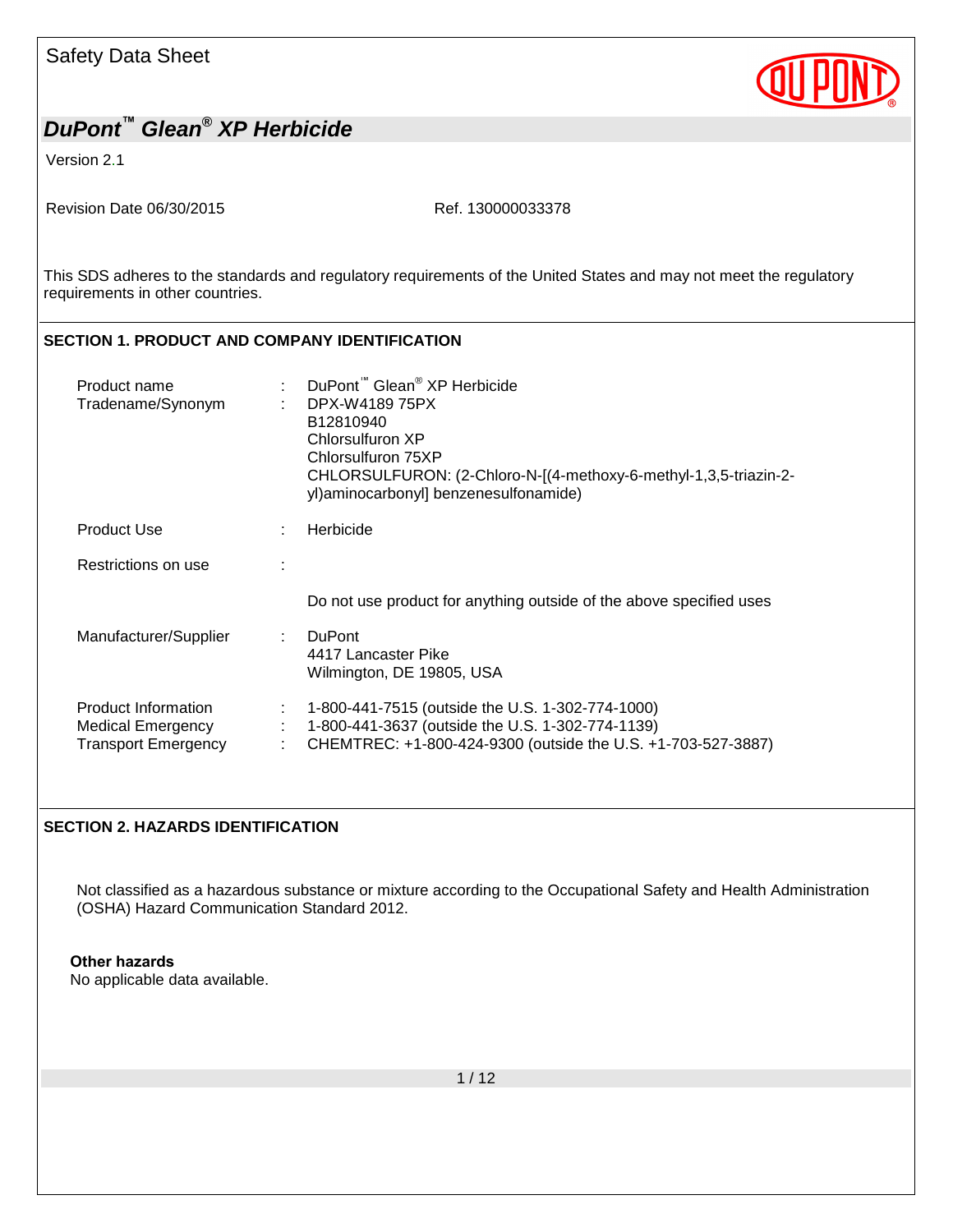

Version 2.1

Revision Date 06/30/2015 Ref. 130000033378

### **SECTION 3. COMPOSITION/INFORMATION ON INGREDIENTS**

| Component                      | CAS-No.    | Concentration |
|--------------------------------|------------|---------------|
| Chlorsulfuron                  | 64902-72-3 | 75 %          |
| Modified Lingin Sulfonate Salt |            | $5 - 10%$     |
| Other Ingredients              |            | 15 - 20 %     |
|                                |            |               |

The specific chemical identity and/or exact percentage (concentration) of composition has been withheld as a trade secret.

#### **SECTION 4. FIRST AID MEASURES**

| General advice | : Have the product container or label with you when calling a poison control<br>center or doctor, or going for treatment.<br>For medical emergencies involving this product, call toll free 1-800-441-3637.<br>See Label for Additional Precautions and Directions for Use. |
|----------------|-----------------------------------------------------------------------------------------------------------------------------------------------------------------------------------------------------------------------------------------------------------------------------|
| Inhalation     | : No specific intervention is indicated as the compound is not likely to be<br>hazardous. Consult a physician if necessary.                                                                                                                                                 |
| Skin contact   | : The material is not likely to be hazardous by skin contact, but cleaning the skin<br>after use is advisable.                                                                                                                                                              |
| Eye contact    | : Hold eye open and rinse slowly and gently with water for 15-20 minutes.<br>Remove contact lenses, if present, after the first 5 minutes, then continue<br>rinsing eye. Call a poison control center or doctor for treatment advice.                                       |
|                |                                                                                                                                                                                                                                                                             |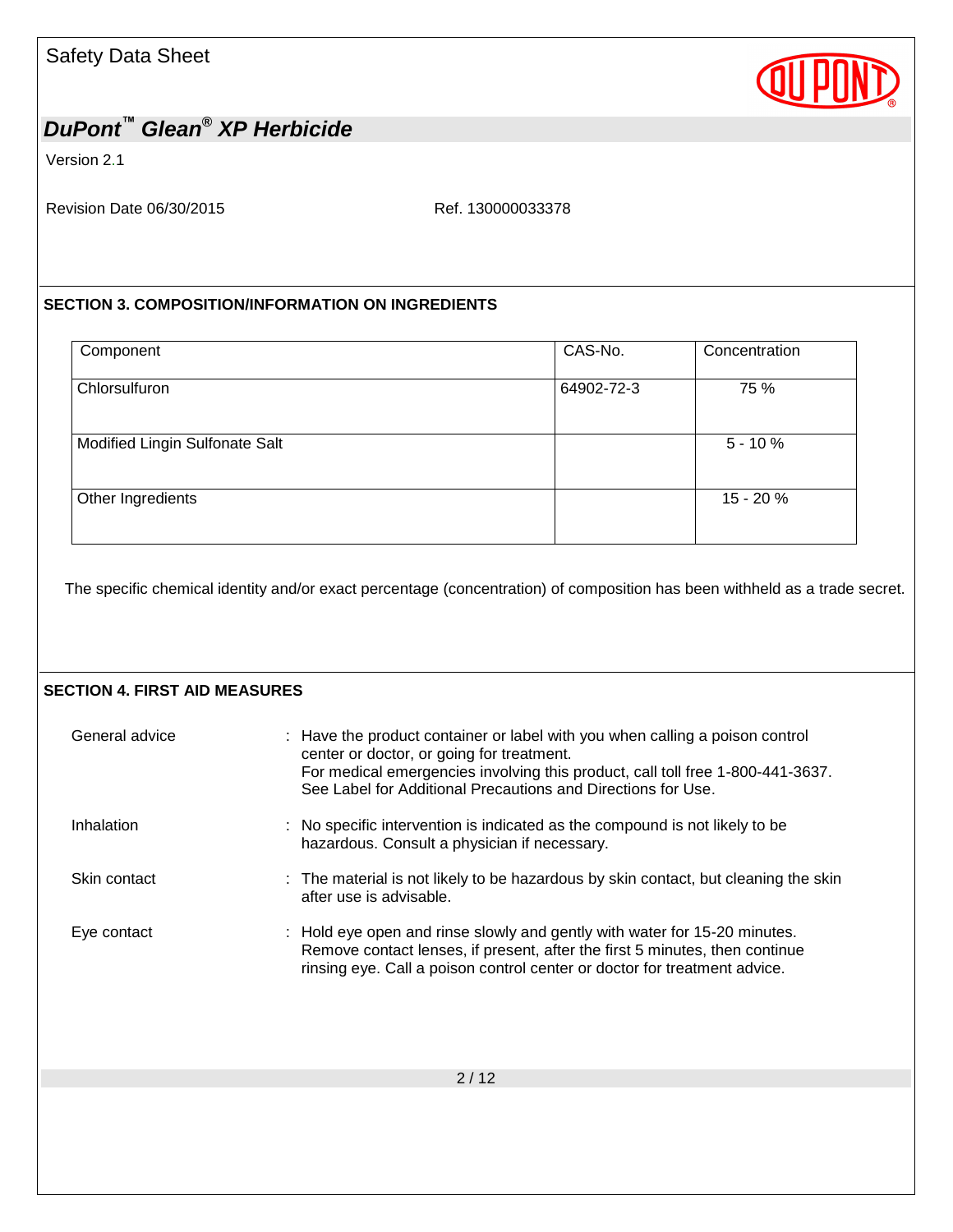Version 2.1

| Ref. 130000033378                                                                                                                                                                                                                                                             |  |  |
|-------------------------------------------------------------------------------------------------------------------------------------------------------------------------------------------------------------------------------------------------------------------------------|--|--|
| : Call a poison control center or doctor for treatment advice. Have person sip a<br>glass of water if able to swallow. DO NOT induce vomiting unless directed to do<br>so by a physician or poison control center. Do not give anything by mouth to an<br>unconscious person. |  |  |
| : No applicable data available.                                                                                                                                                                                                                                               |  |  |
| : No applicable data available.<br>: Treat symptomatically.                                                                                                                                                                                                                   |  |  |
|                                                                                                                                                                                                                                                                               |  |  |

#### **SECTION 5. FIREFIGHTING MEASURES**

| Suitable extinguishing media                     | : Water spray, Foam, Dry chemical, Carbon dioxide (CO2)                                                                                                                                                |  |
|--------------------------------------------------|--------------------------------------------------------------------------------------------------------------------------------------------------------------------------------------------------------|--|
| Unsuitable extinguishing<br>media                | : High volume water jet, (contamination risk)                                                                                                                                                          |  |
| Specific hazards                                 | : No applicable data available.                                                                                                                                                                        |  |
| Special protective equipment<br>for firefighters | : Wear full protective clothing and self-contained breathing apparatus.<br>Wear full protective equipment.                                                                                             |  |
| Further information                              | : (on small fires) If area is heavily exposed to fire and if conditions permit, let<br>fire burn itself out since water may increase the area contaminated. Cool<br>containers/tanks with water spray. |  |

#### **SECTION 6. ACCIDENTAL RELEASE MEASURES**

NOTE: Review FIRE FIGHTING MEASURES and HANDLING (PERSONNEL) sections before proceeding with clean-up. Use appropriate PERSONAL PROTECTIVE EQUIPMENT during clean-up.

| Safeguards (Personnel)    | Evacuate personnel, thoroughly ventilate area, use self-contained breathing<br>apparatus. Use personal protective equipment. |
|---------------------------|------------------------------------------------------------------------------------------------------------------------------|
| Environmental precautions | : Prevent material from entering sewers, waterways, or low areas.                                                            |
| Spill Cleanup             | : Sweep up and shovel into suitable containers for disposal.                                                                 |
|                           |                                                                                                                              |

 $3/12$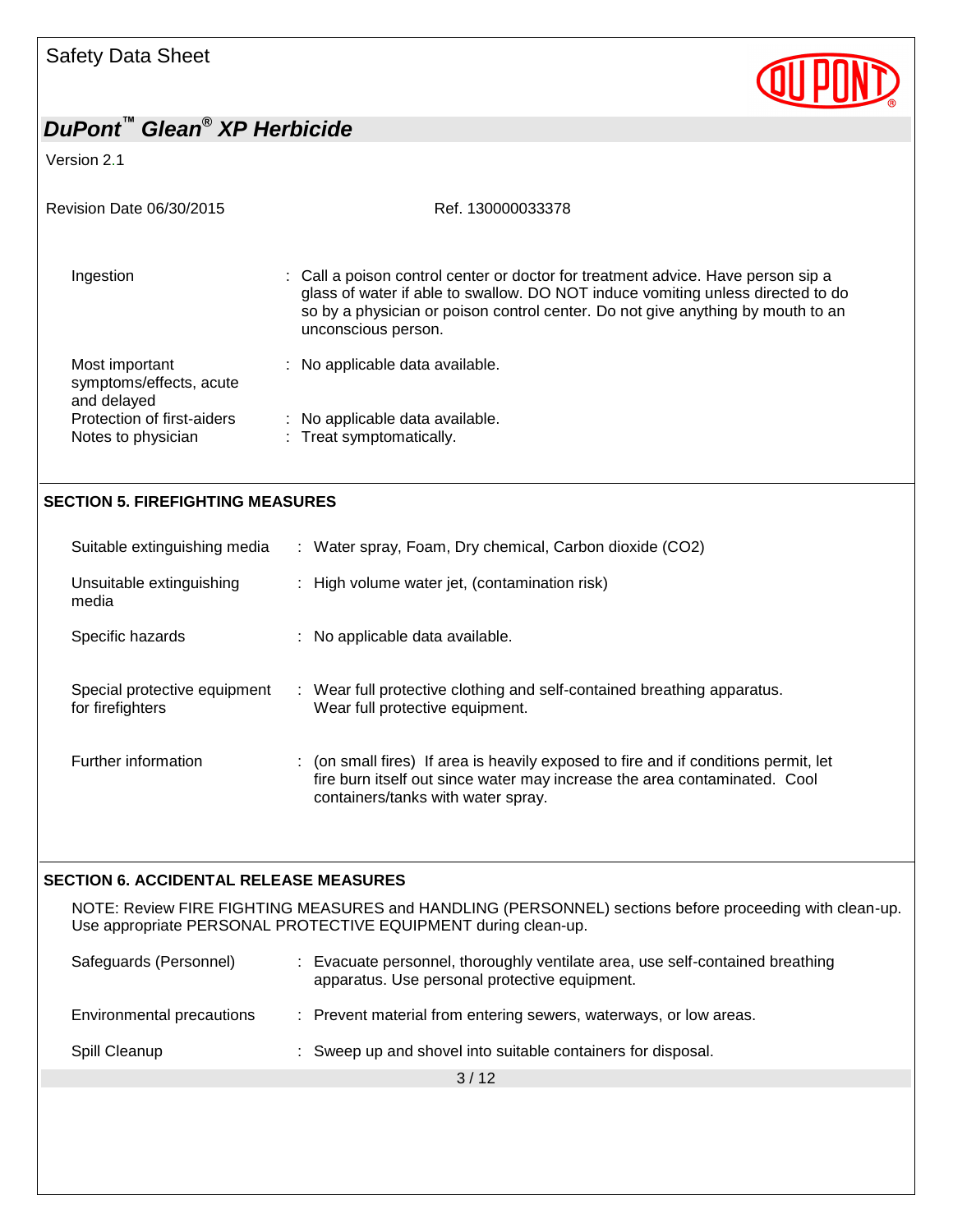

### **SECTION 8. EXPOSURE CONTROLS/PERSONAL PROTECTION**

| <b>Engineering controls</b>                               | : When handlers use closed systems, enclosed cabs, or aircraft in a manner<br>that meets the requirements listed in the Worker Protection Standard (WPS)<br>for agricultural pesticides [40 CFR 170.240 (d)(4-6)], the handler PPE<br>requirements may be reduced or modified as specified in the WPS.<br>IMPORTANT: When reduced PPE is worn because a closed system is being<br>used, handlers must be provided all PPE specified for "Applicators and Other<br>Handlers" and have such PPE immediately available for use in an<br>emergency, such as a spill or equipment breakdown. |
|-----------------------------------------------------------|-----------------------------------------------------------------------------------------------------------------------------------------------------------------------------------------------------------------------------------------------------------------------------------------------------------------------------------------------------------------------------------------------------------------------------------------------------------------------------------------------------------------------------------------------------------------------------------------|
| Personal protective equipment<br>Skin and body protection | : Mixers, loaders, applicators and other handlers must wear:<br>Long sleeved shirt and long pants<br>Chemical resistant gloves made of any waterproof material<br>Shoes plus socks<br>PPE required for early entry to treated areas that is permitted under the<br>Worker Protection Standard and that involves contact with anything that has                                                                                                                                                                                                                                          |
|                                                           | 4/12                                                                                                                                                                                                                                                                                                                                                                                                                                                                                                                                                                                    |
|                                                           |                                                                                                                                                                                                                                                                                                                                                                                                                                                                                                                                                                                         |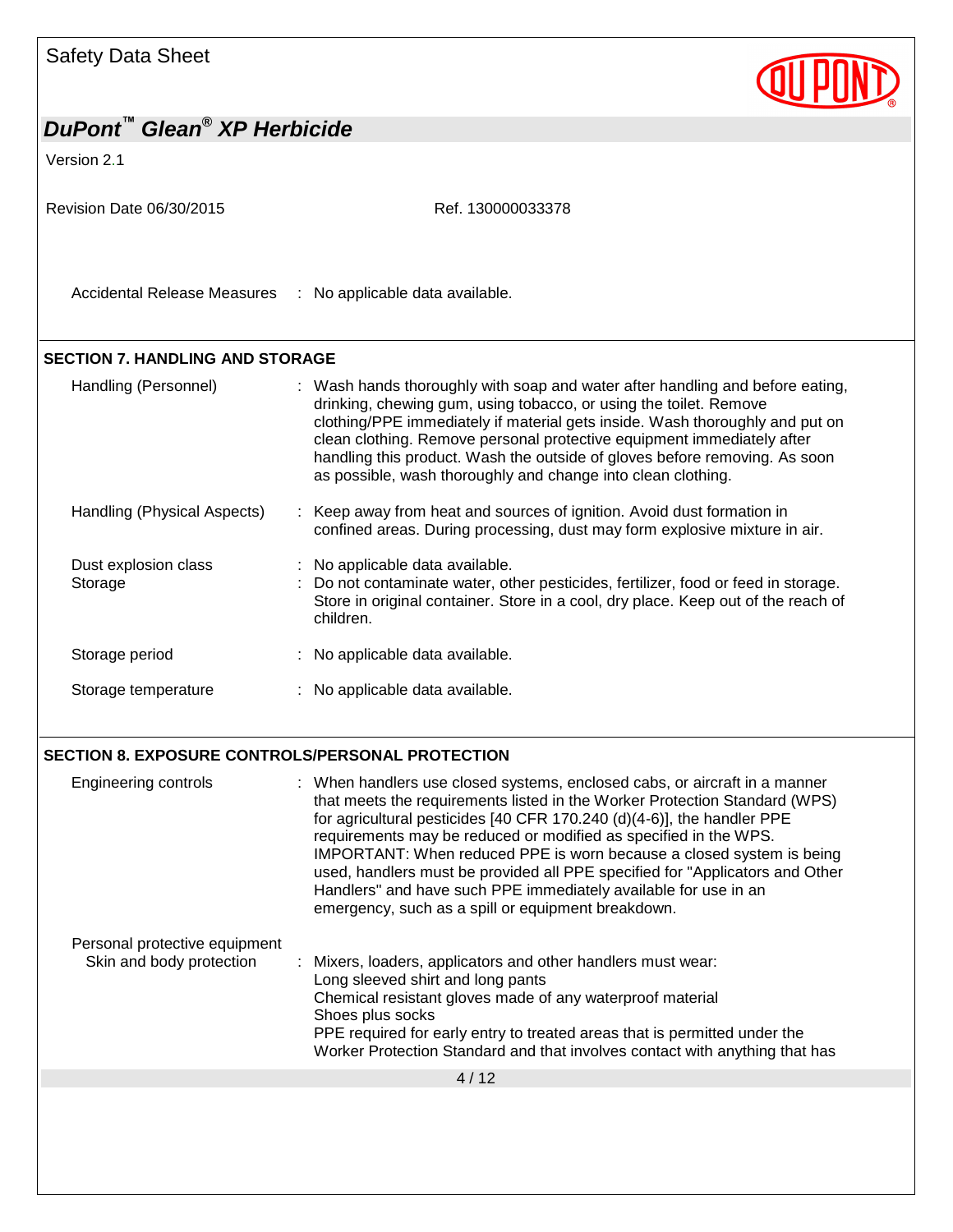Version 2.1

| Revision Date 06/30/2015                                             |                               | Ref. 130000033378                                 |                                                                                                                                                                                                                                                                                                   |  |
|----------------------------------------------------------------------|-------------------------------|---------------------------------------------------|---------------------------------------------------------------------------------------------------------------------------------------------------------------------------------------------------------------------------------------------------------------------------------------------------|--|
|                                                                      | Coveralls<br>Shoes plus socks | been treated, such as plants, soil, or water, is: | Chemical resistant gloves made of any waterproof material                                                                                                                                                                                                                                         |  |
| Protective measures                                                  |                               | wash PPE separately from other laundry.           | Discard clothing and other absorbent materials that have been drenched or<br>heavily contaminated with this product. Do not reuse them. Follow<br>manufacturer's instructions for cleaning/maintaining PPE. If no such<br>instructions for washables exist, use detergent and hot water. Keep and |  |
| <b>Exposure Guidelines</b><br><b>Exposure Limit Values</b>           |                               |                                                   |                                                                                                                                                                                                                                                                                                   |  |
| Chlorsulfuron<br>AEL*<br>AEL *                                       | (DUPONT)<br>(DUPONT)          | $10 \text{ mg/m}$ 3<br>$5 \text{ mg/m}$ 3         | 8 & 12 hr. TWA Total dust.<br>8 & 12 hr. TWA Respirable dust.                                                                                                                                                                                                                                     |  |
| Modified Lingin Sulfonate Salt<br>No applicable data available.      |                               |                                                   |                                                                                                                                                                                                                                                                                                   |  |
| lower than the AEL are in effect, such limits shall take precedence. |                               |                                                   | * AEL is DuPont's Acceptable Exposure Limit. Where governmentally imposed occupational exposure limits which are                                                                                                                                                                                  |  |
| <b>SECTION 9. PHYSICAL AND CHEMICAL PROPERTIES</b>                   |                               |                                                   |                                                                                                                                                                                                                                                                                                   |  |
| Appearance<br>Physical state<br>Form<br>Color                        | : solid<br>: tan              |                                                   | solid, dry, free flowing, water dispersible granules                                                                                                                                                                                                                                              |  |
| Odor                                                                 | : none                        |                                                   |                                                                                                                                                                                                                                                                                                   |  |
| Odor threshold                                                       | : not determined              |                                                   |                                                                                                                                                                                                                                                                                                   |  |
| pH                                                                   | $: 4.4 - 5.4$                 |                                                   |                                                                                                                                                                                                                                                                                                   |  |
| Melting point/freezing point                                         | : Melting point               | Not available for this mixture.                   |                                                                                                                                                                                                                                                                                                   |  |
|                                                                      |                               | 5/12                                              |                                                                                                                                                                                                                                                                                                   |  |

**QUIPOND**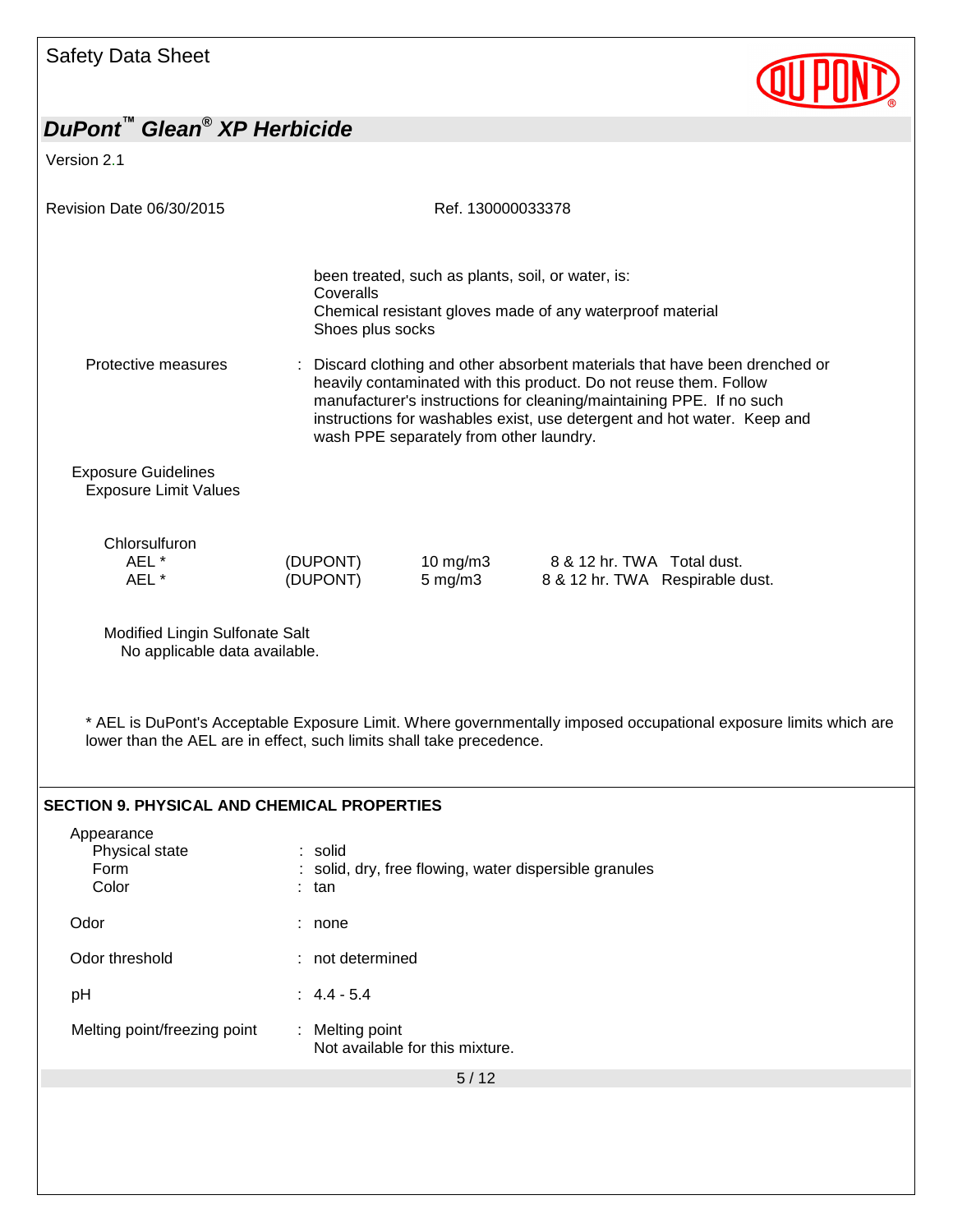

Version 2.1

| Revision Date 06/30/2015                   | Ref. 130000033378                                                         |
|--------------------------------------------|---------------------------------------------------------------------------|
| Boiling point/boiling range                | : Boiling range<br>Not applicable                                         |
| Sublimation point                          | Not available for this mixture.                                           |
| Flash point                                | No applicable data available.<br>t                                        |
| Evaporation rate                           | No applicable data available.<br>t.                                       |
| Flammability (solid, gas)                  | No applicable data available.                                             |
| Upper explosion limit                      | ÷.<br>No applicable data available.                                       |
| Lower explosion limit                      | No applicable data available.<br>÷                                        |
| Vapour Pressure                            | No applicable data available.                                             |
| Vapour density                             | No applicable data available.                                             |
| Specific gravity (Relative<br>density)     | Not available for this mixture.                                           |
| Water solubility                           | dispersible                                                               |
| Solubility(ies)                            | No applicable data available.                                             |
| Partition coefficient: n-<br>octanol/water | No applicable data available.                                             |
| Auto-ignition temperature                  | Auto-ignition temperature<br>t.<br>Not available for this mixture.        |
| Decomposition temperature                  | ÷.<br>No applicable data available.                                       |
| Viscosity, kinematic                       | No applicable data available.                                             |
| Viscosity, dynamic<br>Phys-chem data       | No applicable data available.<br>No other data to be specially mentioned. |

### **SECTION 10. STABILITY AND REACTIVITY**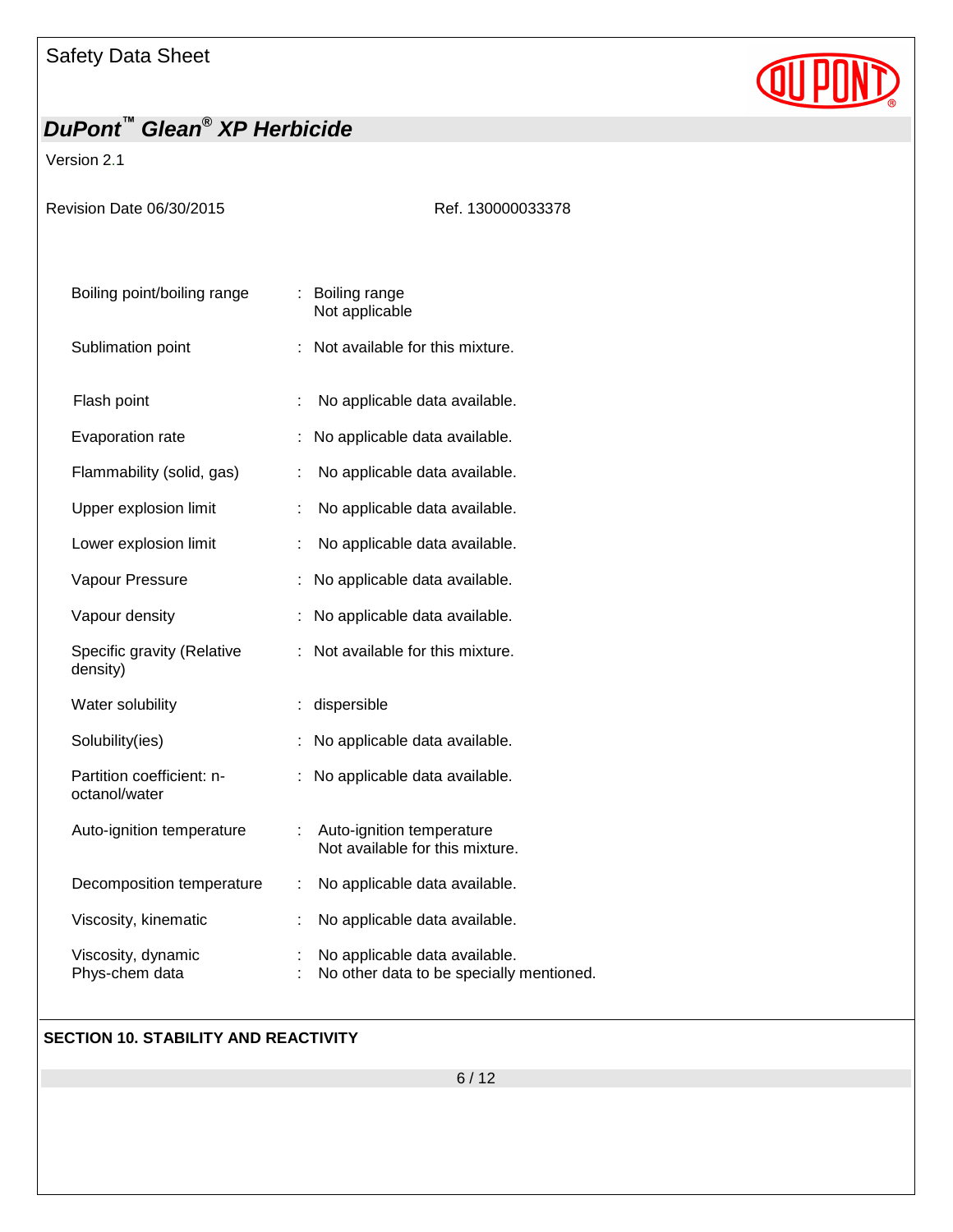Version 2.1

| <b>Revision Date 06/30/2015</b>                                                        | Ref. 130000033378                                                                                                      |  |  |
|----------------------------------------------------------------------------------------|------------------------------------------------------------------------------------------------------------------------|--|--|
| Reactivity<br>Chemical stability                                                       | No applicable data available.<br>÷<br>Stable at normal temperatures and storage conditions.                            |  |  |
| Possibility of hazardous<br>reactions<br>Conditions to avoid<br>Incompatible materials | No applicable data available.<br>$\ddot{\phantom{0}}$<br>No applicable data available.<br>None reasonably foreseeable. |  |  |
| Hazardous decomposition<br>products                                                    | No applicable data available.                                                                                          |  |  |

**QUIPOND** 

### **SECTION 11. TOXICOLOGICAL INFORMATION**

| DuPont <sup>™</sup> Glean <sup>®</sup> XP Herbicide<br>Dermal LD50 | > 5,000 mg/kg, Rat                                                                                                                                                                                                                                                                               |
|--------------------------------------------------------------------|--------------------------------------------------------------------------------------------------------------------------------------------------------------------------------------------------------------------------------------------------------------------------------------------------|
| Oral LD50                                                          | > 2,000 mg/kg, Rat                                                                                                                                                                                                                                                                               |
| Skin irritation                                                    | No skin irritation, Rabbit<br>Minimal effects that do not meet the threshold for classification.                                                                                                                                                                                                 |
| Eye irritation                                                     | No eye irritation, Rabbit<br>Minimal effects that do not meet the threshold for classification.                                                                                                                                                                                                  |
| Sensitisation                                                      | Animal test did not cause sensitization by skin contact., Guinea pig                                                                                                                                                                                                                             |
| Chlorsulfuron<br>Inhalation 4 h LC50<br>Repeated dose toxicity     | $> 5.5$ mg/l, Rat                                                                                                                                                                                                                                                                                |
|                                                                    | No toxicological effects warranting significant target organ toxicity<br>classification were seen below the recommended guidance values for<br>classification., The following effects occurred at levels of exposure that<br>significantly exceed those expected under labeled usage conditions. |
|                                                                    | Inhalation<br>Rat                                                                                                                                                                                                                                                                                |
|                                                                    | Reduced body weight gain, Kidney effects, Spleen effects, Bloody<br>urine, bone marrow changes                                                                                                                                                                                                   |
|                                                                    | Oral<br>Rat                                                                                                                                                                                                                                                                                      |
|                                                                    | 7/12                                                                                                                                                                                                                                                                                             |
|                                                                    |                                                                                                                                                                                                                                                                                                  |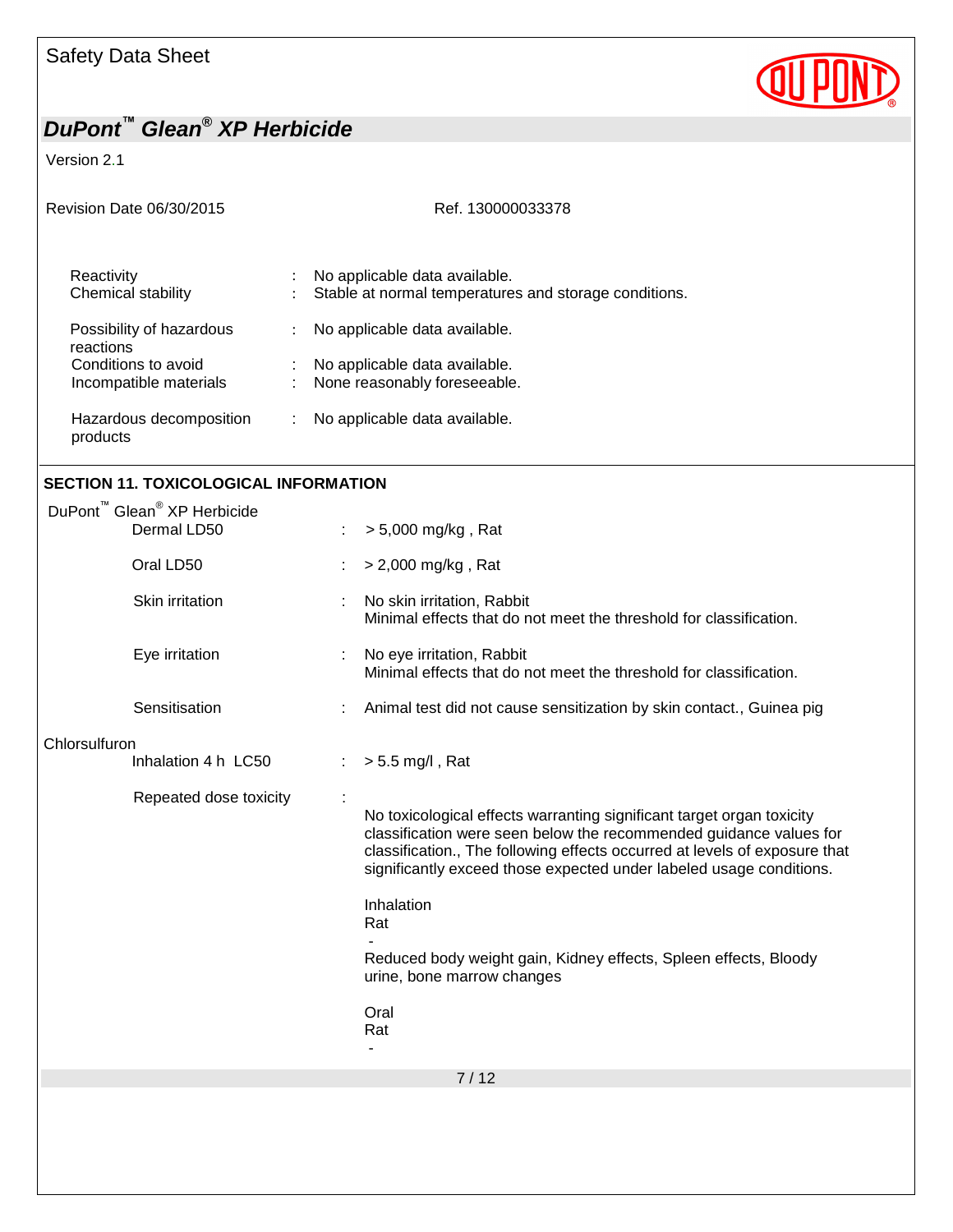

## *DuPont™ Glean® XP Herbicide* Version 2.1 Revision Date 06/30/2015 Revision Date 06/30/2015 8 / 12 Reduced body weight gain, altered blood chemistry Oral Dog - Abnormal decrease in number of red blood cells Carcinogenicity **12.1 Carcinogenicity** : The following effects occurred at levels of exposure that significantly exceed those expected under labeled usage conditions. Target(s): Leydig cells An equivocal increase in tumors was observed in one species, but not in another species. Not classifiable as a human carcinogen. Mutagenicity : Animal testing did not show any mutagenic effects. Tests on bacterial or mammalian cell cultures did not show mutagenic effects. Reproductive toxicity : No toxicity to reproduction Teratogenicity **intercatagent in the following effects occurred at levels of exposure that significantly** exceed those expected under labeled usage conditions. Animal testing showed effects on embryo-fetal development at levels equal to or above those causing maternal toxicity. **Carcinogenicity** The carcinogenicity classifications for this product and/or its ingredients have been determined according to HazCom 2012, Appendix A.6. The classifications may differ from those listed in the National Toxicology Program (NTP) Report on Carcinogens (latest edition) or those found to be a potential carcinogen in the International Agency for Research on Cancer (IARC) Monographs (latest edition). None of the components present in this material at concentrations equal to or greater than 0.1% are listed by IARC, NTP, or OSHA, as a carcinogen. **SECTION 12. ECOLOGICAL INFORMATION** Aquatic Toxicity Chlorsulfuron<br>96 h LC50 Oncorhynchus mykiss (rainbow trout) > 122 mg/l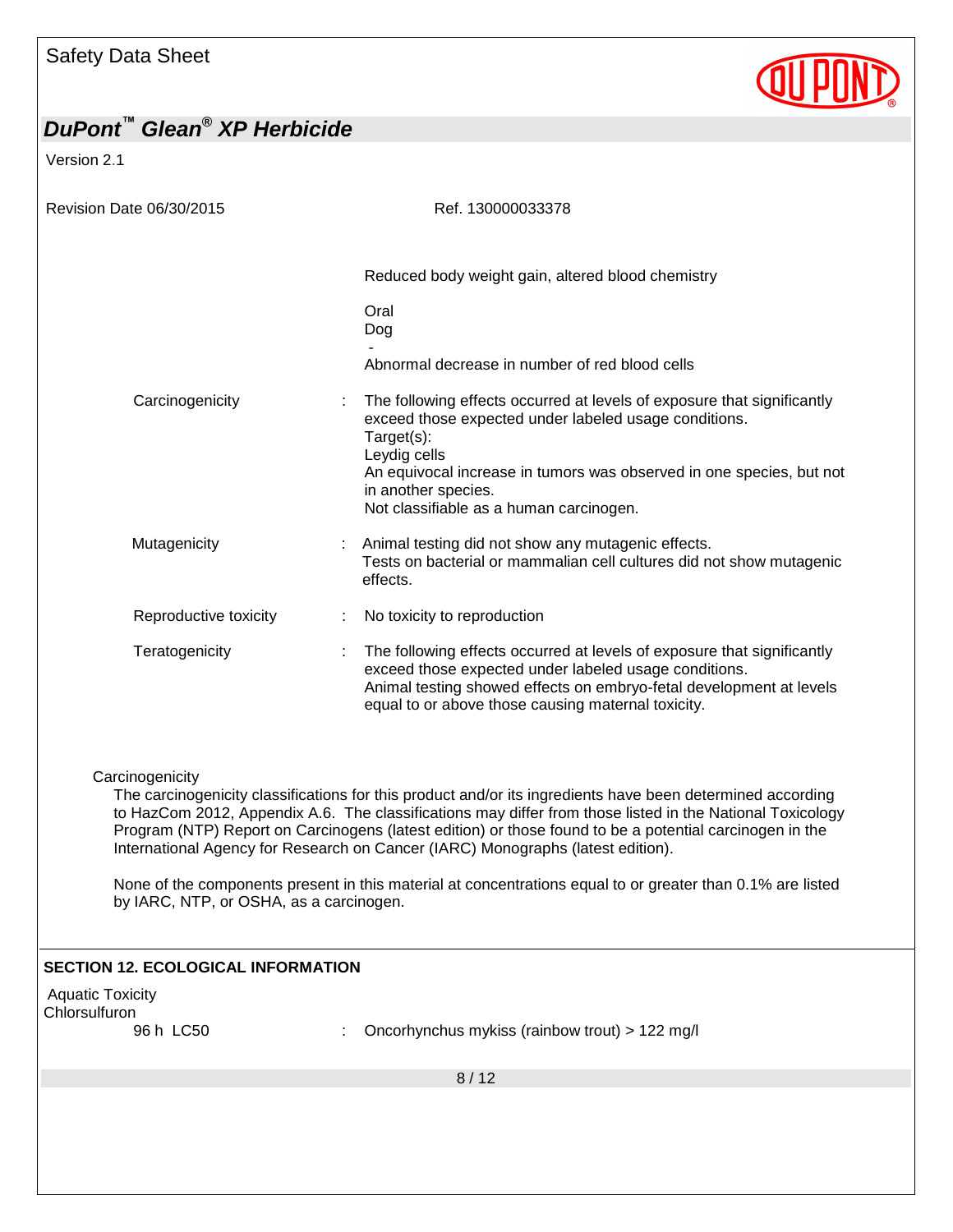

Version 2.1

| Revision Date 06/30/2015                          | Ref. 130000033378                                                                                                                                                                                                                                                    |
|---------------------------------------------------|----------------------------------------------------------------------------------------------------------------------------------------------------------------------------------------------------------------------------------------------------------------------|
| 96 h LC50                                         | Lepomis macrochirus (Bluegill sunfish) > 128 mg/l                                                                                                                                                                                                                    |
| 96 h LC50                                         | Cyprinodon variegatus (sheepshead minnow) > 980 mg/l                                                                                                                                                                                                                 |
| 72 h EbC50                                        | Pseudokirchneriella subcapitata (green algae) 0.068 mg/l                                                                                                                                                                                                             |
| 120 h EbC50                                       | Pseudokirchneriella subcapitata (green algae) 0.05 mg/l                                                                                                                                                                                                              |
| 14 d EC50                                         | Lemna gibba (duckweed) 0.00035 mg/l                                                                                                                                                                                                                                  |
| 14 d EC50                                         | Lemna gibba (duckweed) 0.00042 mg/l US EPA Test Guideline<br><b>OPPTS 850,4400</b><br>Information source: Internal study report                                                                                                                                      |
| 14 d ErC50                                        | Lemna gibba (duckweed) 0.00069 mg/l                                                                                                                                                                                                                                  |
| 4 h EC50                                          | Lemna gibba (duckweed) 0.119 mg/l                                                                                                                                                                                                                                    |
| 48 h EC50                                         | Daphnia magna (Water flea) > 112 mg/l                                                                                                                                                                                                                                |
| 96 h LC50                                         | Americamysis bahia (mysid shrimp) 89 mg/l                                                                                                                                                                                                                            |
| <b>Environmental Fate</b>                         |                                                                                                                                                                                                                                                                      |
| Modified Lingin Sulfonate Salt<br>Bioaccumulation | Bioaccumulation is unlikely.                                                                                                                                                                                                                                         |
| Additional ecological information                 | Environmental Hazards: Do not apply directly to water, or to areas<br>where surface water is present, or to intertidal areas below the mean<br>high water mark. Do not contaminate water when cleaning equipment<br>or disposing of equipment washwaters or rinsate. |
| <b>SECTION 13. DISPOSAL CONSIDERATIONS</b>        |                                                                                                                                                                                                                                                                      |

| Waste disposal methods -<br>Product   | : Do not contaminate water, food or feed by disposal. Wastes resulting from the<br>use of this product must be disposed of on site or at an approved waste<br>disposal facility.                                                                 |
|---------------------------------------|--------------------------------------------------------------------------------------------------------------------------------------------------------------------------------------------------------------------------------------------------|
| Waste disposal methods -<br>Container | : Container Refilling and Disposal:<br>Refer to the product label for instructions.<br>Do not transport if this container is damaged or leaking.<br>In the event of a major spill, fire or other emergency, call 1-800-441-3637 day<br>or night. |
|                                       | 9/12                                                                                                                                                                                                                                             |
|                                       |                                                                                                                                                                                                                                                  |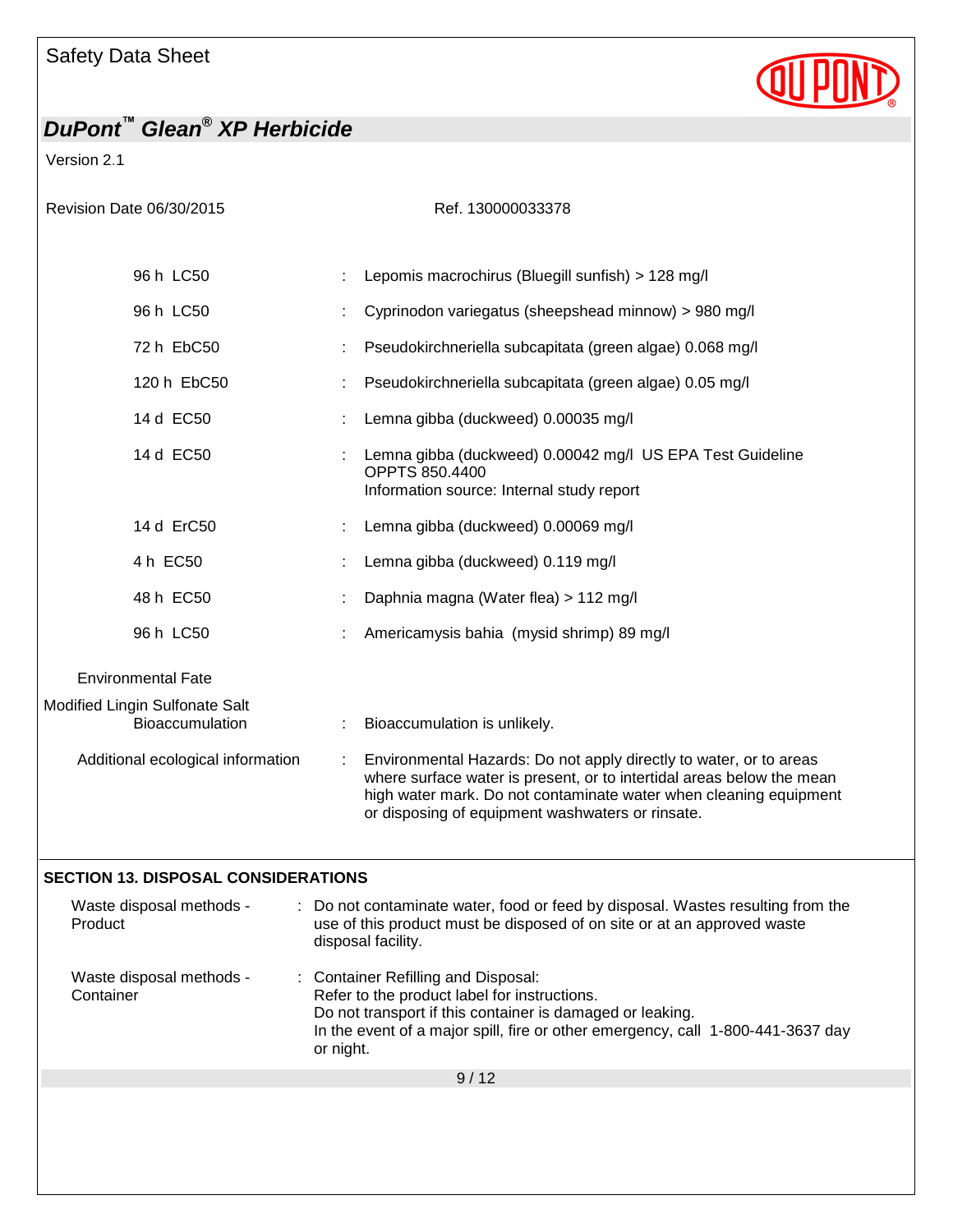

Version 2.1

Revision Date 06/30/2015 Ref. 130000033378

Contaminated packaging : No applicable data available.

#### **SECTION 14. TRANSPORT INFORMATION**

| IATA C      | UN number            | : 3077                                                                  |
|-------------|----------------------|-------------------------------------------------------------------------|
|             | Proper shipping name | : Environmentally hazardous substance, solid, n.o.s.<br>(Chlorsulfuron) |
|             | Class                | : 9                                                                     |
|             | Packing group        | : III                                                                   |
|             | Labelling No.        | : 9MI                                                                   |
| <b>IMDG</b> | UN number            | : 3077                                                                  |
|             | Proper shipping name | : ENVIRONMENTALLY HAZARDOUS SUBSTANCE,<br>SOLID, N.O.S. (Chlorsulfuron) |
|             | Class                | : 9                                                                     |
|             | Packing group        | : III                                                                   |
|             | Labelling No.        | -9<br>÷.                                                                |

Not regulated as a hazardous material by DOT.

#### **SECTION 15. REGULATORY INFORMATION**

| Other regulations  | : This Safety Data Sheet is for a pesticide product registered by the US<br>Environmental Protection Agency (USEPA) and is therefore also subject to<br>certain labeling requirements under US pesticide law (FIFRA). These<br>requirements differ from the classification criteria and hazard information<br>required by OSHA for safety data sheets, and for workplace labels of non-<br>pesticide chemicals. The following is the mandatory hazard information<br>required by USEPA on the pesticide label:<br>CAUTION!<br>Harmful if swallowed. Wash hands thoroughly with soap and water after<br>handling and before eating, drinking, chewing gum, using tobacco, or using<br>the toilet. |
|--------------------|--------------------------------------------------------------------------------------------------------------------------------------------------------------------------------------------------------------------------------------------------------------------------------------------------------------------------------------------------------------------------------------------------------------------------------------------------------------------------------------------------------------------------------------------------------------------------------------------------------------------------------------------------------------------------------------------------|
| SARA 313 Regulated | : Chlorsulfuron                                                                                                                                                                                                                                                                                                                                                                                                                                                                                                                                                                                                                                                                                  |
|                    | 10/12                                                                                                                                                                                                                                                                                                                                                                                                                                                                                                                                                                                                                                                                                            |
|                    |                                                                                                                                                                                                                                                                                                                                                                                                                                                                                                                                                                                                                                                                                                  |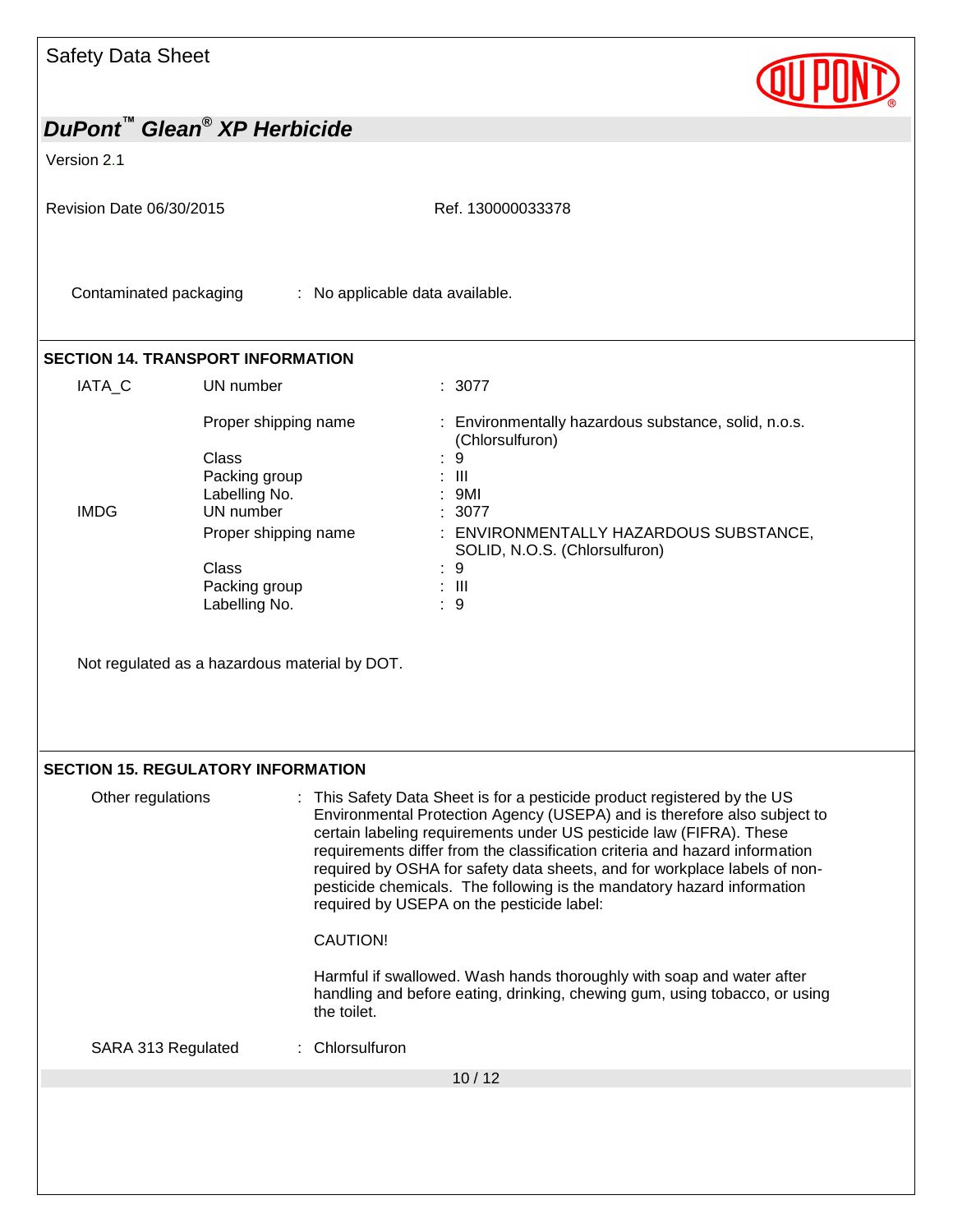

Version 2.1

| Revision Date 06/30/2015                                                                                         | Ref. 130000033378                                                                                                                                                                                                                                                                                                                                                                                                                                                                                                                                                            |  |  |  |
|------------------------------------------------------------------------------------------------------------------|------------------------------------------------------------------------------------------------------------------------------------------------------------------------------------------------------------------------------------------------------------------------------------------------------------------------------------------------------------------------------------------------------------------------------------------------------------------------------------------------------------------------------------------------------------------------------|--|--|--|
| Chemical(s)                                                                                                      |                                                                                                                                                                                                                                                                                                                                                                                                                                                                                                                                                                              |  |  |  |
| Title III hazard<br>classification                                                                               | : Acute Health Hazard: Yes<br>Chronic Health Hazard: No<br>Fire: No<br>Reactivity/Physical hazard: No<br>Pressure: No                                                                                                                                                                                                                                                                                                                                                                                                                                                        |  |  |  |
| EPA Reg. No.                                                                                                     | $: 352 - 653$<br>In the United States this product is regulated by the US Environmental<br>Protection Agency (EPA) under the Federal Insecticide, Fungicide and<br>Rodenticide Act (FIFRA). It is a violation of Federal law to use this product in<br>a manner inconsistent with its labeling. Read and follow all label directions.<br>This product is excluded from listing requirements under EPA/TSCA.                                                                                                                                                                  |  |  |  |
| <b>SECTION 16. OTHER INFORMATION</b>                                                                             |                                                                                                                                                                                                                                                                                                                                                                                                                                                                                                                                                                              |  |  |  |
|                                                                                                                  | <b>NFPA</b>                                                                                                                                                                                                                                                                                                                                                                                                                                                                                                                                                                  |  |  |  |
| Health                                                                                                           | 1                                                                                                                                                                                                                                                                                                                                                                                                                                                                                                                                                                            |  |  |  |
| Flammability                                                                                                     | 1                                                                                                                                                                                                                                                                                                                                                                                                                                                                                                                                                                            |  |  |  |
| Reactivity/Physical hazard                                                                                       | $\Omega$                                                                                                                                                                                                                                                                                                                                                                                                                                                                                                                                                                     |  |  |  |
| Trademark of E.I. du Pont de Nemours and Company.<br>Registered trademark of E.I. du Pont de Nemours and Company |                                                                                                                                                                                                                                                                                                                                                                                                                                                                                                                                                                              |  |  |  |
| <b>Revision Date</b>                                                                                             | : 06/30/2015                                                                                                                                                                                                                                                                                                                                                                                                                                                                                                                                                                 |  |  |  |
| Contact person                                                                                                   | DuPont Crop Protection, Wilmington, DE, 19898, Phone: 1-888-638-7668                                                                                                                                                                                                                                                                                                                                                                                                                                                                                                         |  |  |  |
|                                                                                                                  | The information provided in this Safety Data Sheet is correct to the best of our knowledge, information and belief at the<br>date of its publication. The information given is designed only as a guidance for safe handling, use, processing, storage,<br>transportation, disposal and release and is not to be considered a warranty or quality specification. The information<br>relates only to the specific material designated and may not be valid for such material used in combination with any<br>other materials or in any process, unless specified in the text. |  |  |  |

Significant change from previous version is denoted with a double bar.

11 / 12